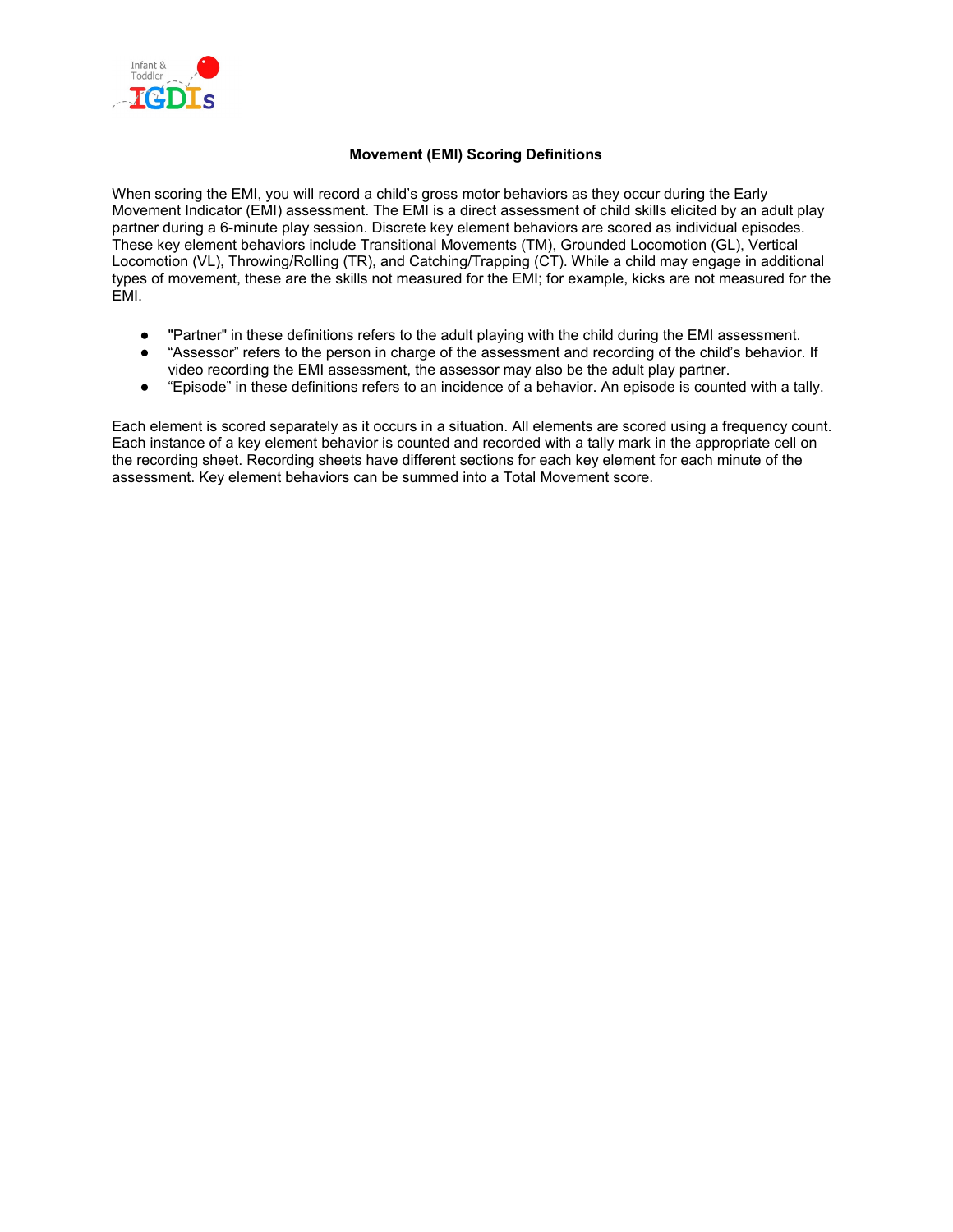

#### **Definitions of Movement Key Elements**

#### **Transitional Movements (TM):**

Transitional Movements are motions used by a child to move from one distinct stable posture to another Some examples include transitioning from lying on back to lying on stomach, sitting to kneeling, stooping to standing. An episode begins when a child begins moving from a stable position to a new position. The episode ends when the child has regained a new stable position or begins locomotion.

| Includes:                                                                                                                                                                                                                                                                                                                                                                                                                                                                                                                                                                                                                                                                                                                                                                                                                                                                                                                                                                                                                                                                                                                                         | Excludes:                                                                                                                                                                                                                                                                                                                                                                                                                                                                                                                                                                                                                                                                                                                                                                                                                                                                                                                                                                                                                                                                                                |
|---------------------------------------------------------------------------------------------------------------------------------------------------------------------------------------------------------------------------------------------------------------------------------------------------------------------------------------------------------------------------------------------------------------------------------------------------------------------------------------------------------------------------------------------------------------------------------------------------------------------------------------------------------------------------------------------------------------------------------------------------------------------------------------------------------------------------------------------------------------------------------------------------------------------------------------------------------------------------------------------------------------------------------------------------------------------------------------------------------------------------------------------------|----------------------------------------------------------------------------------------------------------------------------------------------------------------------------------------------------------------------------------------------------------------------------------------------------------------------------------------------------------------------------------------------------------------------------------------------------------------------------------------------------------------------------------------------------------------------------------------------------------------------------------------------------------------------------------------------------------------------------------------------------------------------------------------------------------------------------------------------------------------------------------------------------------------------------------------------------------------------------------------------------------------------------------------------------------------------------------------------------------|
| Rolling to stomach from back<br>Rolling to back from stomach<br>Rolling to side from back or stomach<br>Moving in and out of sitting position<br>Standing up<br>Kneeling down on knees<br>Stooping (bending at knees or waist)<br>Rocking back and forth in crawling position<br>(counts as one episode unless child changes<br>into a new position; e.g., 2 episodes would be<br>counted when the child is in a crawl position<br>and rocks back and forth, then sits down and<br>then moves back to the crawl position and<br>rocks again)<br>Bouncing up and down by bending knees, in a<br>standing position (counts as one episode<br>unless child changes into a new position; e.g.,<br>2 episodes would be counted when the child<br>holds onto table and bounces knees while<br>standing, then stoops down and stands again<br>to bounce)<br>Child lying on stomach holding self up on<br>arms (either forearms or extended arms) for at<br>least 3 seconds<br>Movement within a stable posture $-$ a child<br>shifts weight in a very obvious way to lean<br>forward or sideways from a stable position<br>into another stable position. | Child lifting head up while on his/her stomach<br>(for a behavior to count as a transitional<br>movement, the child must lift up on arms)<br>Adult helps child roll over<br>Child attempts to roll over and not making it all<br>the way over, and ends up in original position<br>Adult helps child move to sitting, kneeling,<br>stooping, or standing<br>Bouncing with feet (not bending knees but<br>using ankles)<br>Falling from vertical or grounded locomotion<br>(movements transitioning the child out of the<br>fallen position would be counted)<br>Rolling over and over repeatedly across the<br>floor (this is scored as grounded locomotion)<br>Any movement coded under locomotion<br>Movement that involves stepping with knees<br>or feet.<br>Hugs<br>A seated child stretches arm and trunk to<br>reach out a for a ball that is far. Essentially, to<br>accomplish this, a child is still within the realm<br>of a seated position, so not a TM<br>Child is leaning on one hand, and leans on<br>other hand; child is kneeling and leans to the<br>side to push a ball to a partner |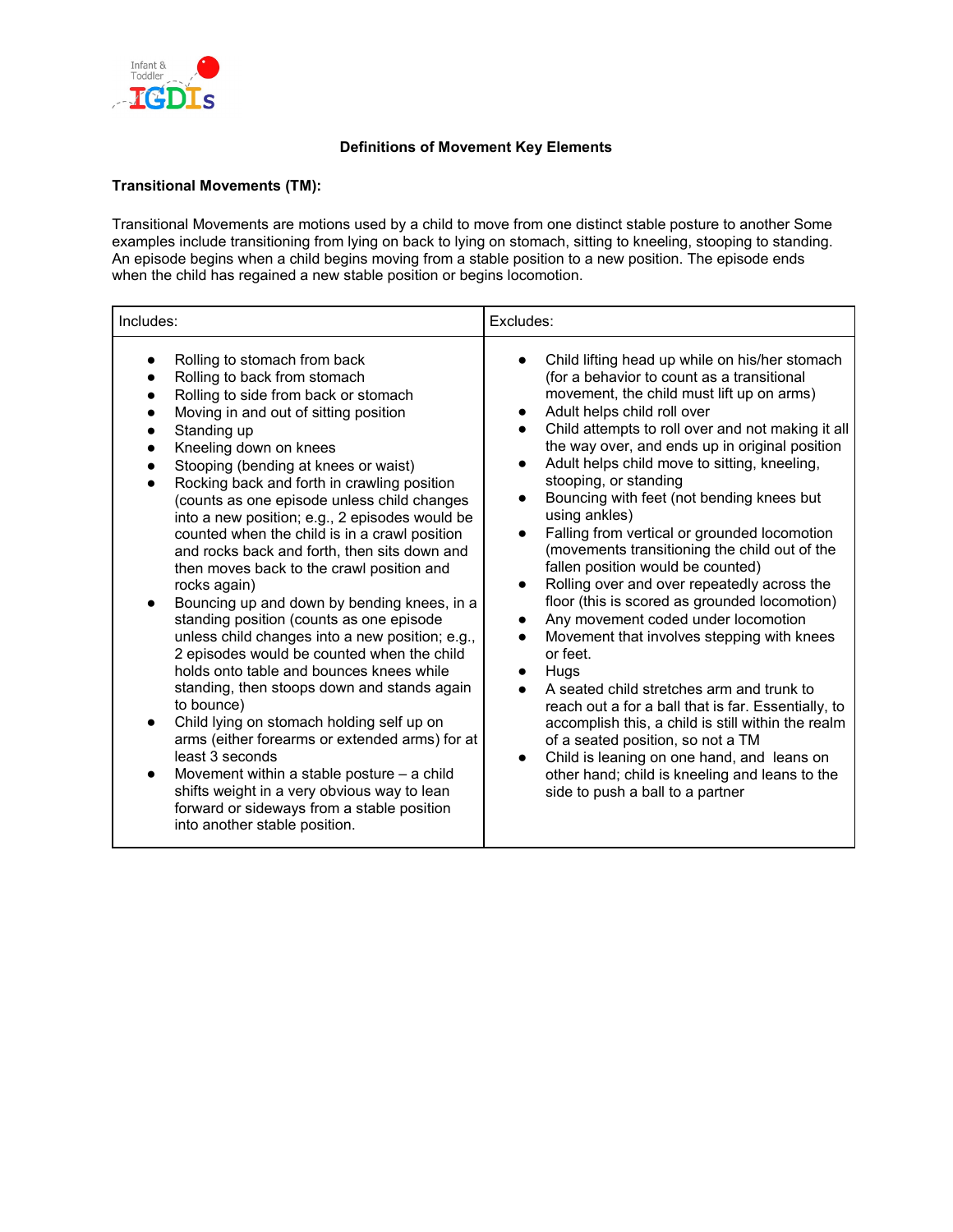

# **Grounded Locomotion (GL):**

Grounded Locomotion is horizontal to the ground, and does not use upright postures when moving. It is movement that propels the body forward, backward or sideways. If the child stops moving for more than 3 seconds, count any new movements as a new episode. Also, if an episode of another key skill element occurs, then the previous episode ends. For example, the child crawls on hands and knees (grounded locomotion), rises up (transitional movement), returns to hands and knees (transitional movement), and begins crawling again (grounded locomotion). Each of these episodes would count even if it all happened within a 3-second period because each one is separated by an episode of a different key skill element.

| Includes:                                                                                                                                                                                                                                                                                                                                                                                                                                                                                                                                                                                                                                                                      | Excludes:                                                                                                                                                                                                  |
|--------------------------------------------------------------------------------------------------------------------------------------------------------------------------------------------------------------------------------------------------------------------------------------------------------------------------------------------------------------------------------------------------------------------------------------------------------------------------------------------------------------------------------------------------------------------------------------------------------------------------------------------------------------------------------|------------------------------------------------------------------------------------------------------------------------------------------------------------------------------------------------------------|
| Moving on belly from one location to the next,<br>either forward, backward or sideways (pivot in<br>prone)<br>Thrusting arms forward and then<br>subsequently flexing them in a movement that<br>leads to a slight forward or backward<br>movement<br>Scooting by sitting on bottom and wiggling<br>legs and bottom to move forward or backward<br>Crawling, stopping, but not changing position<br>and then continuing to crawl<br>Crawling on 3 or 4 limbs (Either hands and<br>knees or hands and feet)<br>Rolling over and over across the floor (more<br>than rolling from one position to another, e.g.,<br>rolling once from back to stomach) - counts<br>as 1 episode. | Lying on stomach and making swimming-like<br>movements<br>Lying on stomach and lifting up slightly on<br>arms to view an object<br>Rolling over once (this is scored as a<br><b>Transitional Movement)</b> |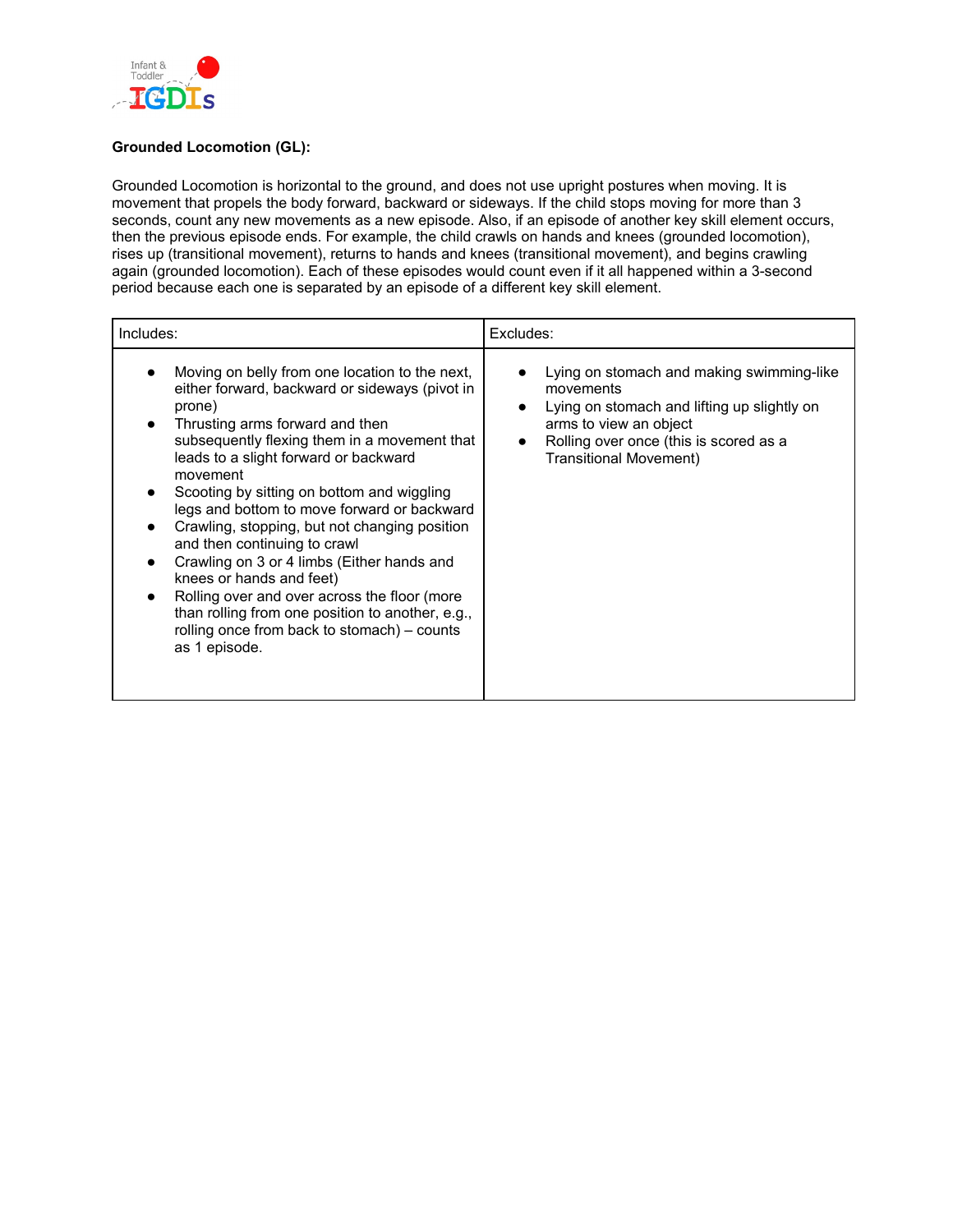

## **Vertical Locomotion (VL):**

Vertical Locomotion involves movements in an upright position that transport the body forward, backward, sideways or upward from one point in space to another.If the child stops moving for more than 3 seconds, count any new movements as a new episode. If a child switches between types of vertical locomotion--walking and then jumping, for example--code only 1 VL because while the behavior changed, the key skill being demonstrated did not. When walking, running or hopping, each step or hop is not an individual vertical locomotion; the movement as a whole counts as one VL until another key skill or large enough pause prompts one episode to end and another to begin.

If an episode of another key skill element occurs, then the previous episode ends. For example, child walks (vertical locomotion), squats down (transitional movement), stands back up (transitional movement), and begins walking again (vertical locomotion). Each of these episodes would count even if they all happened within a 3-second period because each one is separated by an episode of a different key skill element.

| Cruising – walking while holding on to<br>$\bullet$                                                                                                                                                                                                                                                                                                                                                                                                                                                                                                                                                                                                                                                                                                                                                                                                                                                       | Cruising or walking while supported by an                                                                                                                                                                                                                                                                                                                                                                                                                                                                                                                                                                                                                                                                                                                                         |
|-----------------------------------------------------------------------------------------------------------------------------------------------------------------------------------------------------------------------------------------------------------------------------------------------------------------------------------------------------------------------------------------------------------------------------------------------------------------------------------------------------------------------------------------------------------------------------------------------------------------------------------------------------------------------------------------------------------------------------------------------------------------------------------------------------------------------------------------------------------------------------------------------------------|-----------------------------------------------------------------------------------------------------------------------------------------------------------------------------------------------------------------------------------------------------------------------------------------------------------------------------------------------------------------------------------------------------------------------------------------------------------------------------------------------------------------------------------------------------------------------------------------------------------------------------------------------------------------------------------------------------------------------------------------------------------------------------------|
| furniture for support<br>Walking by alternating feet with one foot<br>always on the floor. Walking must stop for at<br>least 3 seconds before occurring again in<br>order to be coded as 2 separate episodes<br>(unless the movements are separated by a<br>different motor behavior like a transition)<br>Walking up or down stairs<br>Walking sideways<br>Walking while hanging on to an object such as<br>a push walker<br>Walking on knees<br>$\bullet$<br>Running by alternating feet with a brief period<br>of no contact with the floor<br>Jumping up when throwing a ball<br>$\bullet$<br>Jumping off of an object<br>$\bullet$<br>Jumping - taking off on one foot and landing<br>on the same foot<br>Climbing on an object, person, or apparatus in<br>which the child moves upward alternating<br>arms and legs (e.g., lifting self on top of a<br>chair, using arms and legs to crawl on top) | adult (adult hangs on to child's hands - this is<br>not counted because the adult can adjust the<br>level of support to help the child maintain<br>balance and movement; however, if the child<br>cruises hanging onto furniture, the child is the<br>only one who has control of his/her balance<br>and movement)<br>Walking while supported by a walker in which<br>the child sits in a seat that supports the child's<br>weight<br>Adult lifting child up on top of apparatus or<br>$\bullet$<br>furniture (even if child had been attempting to<br>lift self up)<br>Dragging legs on a surface where no<br>discernable stepping movements are made.<br>(This is sometimes seen when a child is<br>supported, as in the tent and holding the<br>netted wall.<br>Kicking a ball |